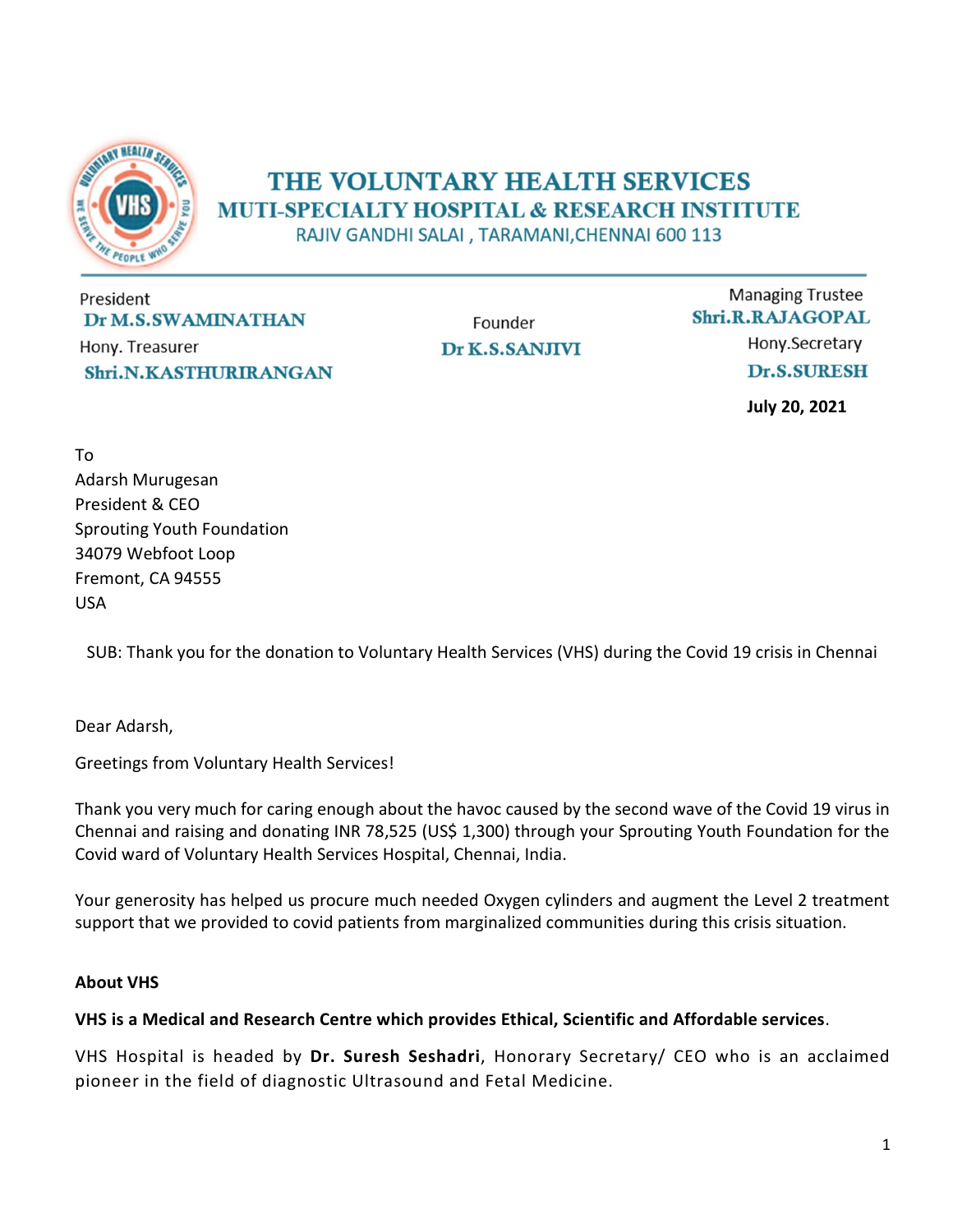Dr N Kumarasamy is the Chief & Director of Infectious Diseases Medical Centre at Voluntary Health Services (VHS) Hospital in Chennai and directs the clinic which provides medical care for more than 20,000 persons with HIV and Infectious Diseases in Chennai, Southern India. Currently he is the Regional Representative for Asia for ACTG/NIH. He has a particular interest on the long term impact of Antiretroviral Therapy in resource limited settings. Dr Kumarasamy is in the National Task Force for covid research and drug development.

The President of VHS is Dr. M. S. Swaminathan and the Managing Trustee is Mr. R. Rajagopal. The Voluntary Health Services (VHS) Chennai was founded in 1958 by Dr. K. S. Sanjivi, an eminent physicianscholar who was passionate about making quality health care services and medical attention available to the poor and needy. The ethos of VHS is prevention and cure of serious illnesses, total medical care and active community participation in providing continuous health care.

A few examples of pioneering work at VHS include the Foetal Care, Eye Care, the non commercial Blood Bank that offers free blood to children with Thalassaemia, Rajaji Centre for De-addiction that does great work at the grassroots level, free care for patients with Tuberculosis, Enzyme replacement therapy and comprehensive medical care for those with rare, genetic disorders from our Centre for Excellence in Rare Diseases (C.E.R.D), Auditory Brain Stem Implant (from Neurosurgery Department), Palliative care for Cancer patients in association with CANCARE etc.

At the multi-speciality hospital located in Chennai's IT corridor (Rajiv Gandhi Salai, Adyar) VHS offers a wide portfolio of services covering such as Blood bank, Diabetology, Endocrinology, General medicine, General Surgery, Intensive care, Maternal and Child health, Neurology and rehabilitation, Neurosurgery, Obstetrics and Gynaecology, Ophthalmology, Orthopaedics, Surgical Gastroenterology, Surgical oncology, Urology, Nephrology and so on.

VHS is the recipient of CSR allocation from various individual philanthropists, NGOs and corporates. Our maternal and child care centre received equipments from Cognizant Foundation making our Centre a world class facility for neonatal care. Our Emergency Ward received funding from FCA Engineering recently thus enabling us to make the ward a State-of-the-Art facility.

## Service to Society

The rates charged by VHS compare very favourably – from the patient's point of view – to those charged by other non-corporate hospitals. In addition, highly subsidised and/or free treatment is provided to those with very limited or no capacity to pay, an illustrative example of which is the comprehensive lifetime free medicare offered to juvenile insulin dependent diabetes patients.

VHS, unlike commercial hospitals does not have a corpus fund to draw from for the additional expenses that need to meet during this pandemic. We are therefore dependent on kind contributions from CSR allocation and individual donations.

VHS is recognised as a Scientific and Industrial Research Organisation by the Department of Scientific and Industrial Research.